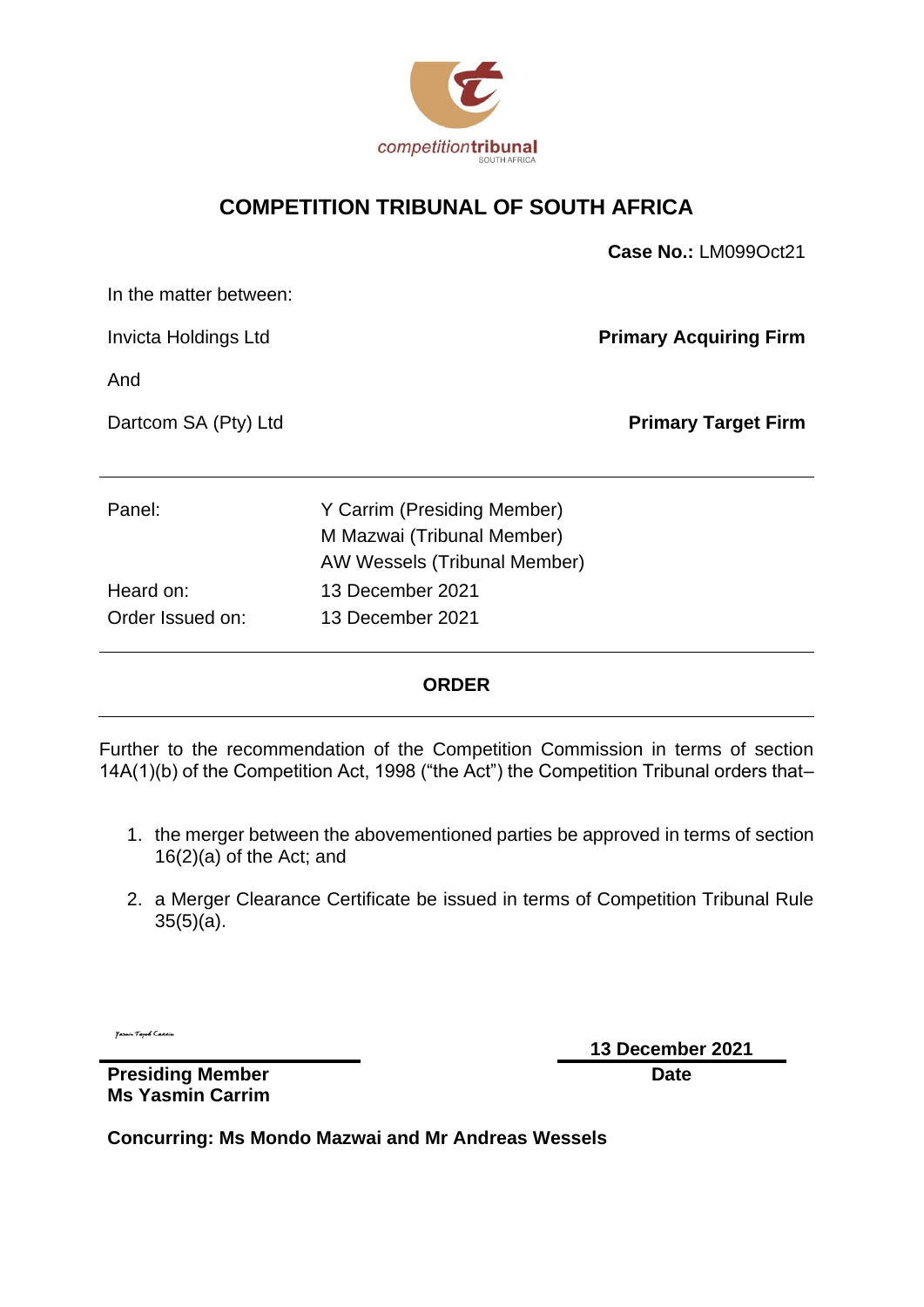

# **Notice CT 10**

### **About this Notice**

This notice is issued in terms of section 16 of the Competition Act.

You may appeal against this decision to the Competition Appeal Court within 20 business days.



The Competition Tribunal Private Bag X24 Sunnyside Pretoria 0132 Republic of South Africa tel: 27 12 394 3300 fax: 27 12 394 0169 e-mail: ctsa@comptrib.co.za

# **Merger Clearance Certificate**

**Date** : 13 December 2021

**To** : ENSafrica Attorneys

Case Number: LM099Oct21

Invicta Holdings Ltd And Dartcom SA (Pty) Ltd

You applied to the Competition Commission on **12 October 2021**  for merger approval in accordance with Chapter 3 of the Competition Act.

Your merger was referred to the Competition Tribunal in terms of section 14A of the Act, or was the subject of a Request for consideration by the Tribunal in terms of section 16(1) of the Act.

After reviewing all relevant information, and the recommendation or decision of the Competition Commission, the Competition Tribunal approves the merger in terms of section 16(2) of the Act, for the reasons set out in the Reasons for Decision.

### This approval is subject to:



 $x \mid$  no conditions.

the conditions listed on the attached sheet.

The Competition Tribunal has the authority in terms of section 16(3) of the Competition Act to revoke this approval if

- a) it was granted on the basis of incorrect information for which a party to the merger was responsible.
- b) the approval was obtained by deceit.
- c) a firm concerned has breached an obligation attached to this approval.

### **The Registrar, Competition Tribunal**

Tebogo H<sub>p</sub>urte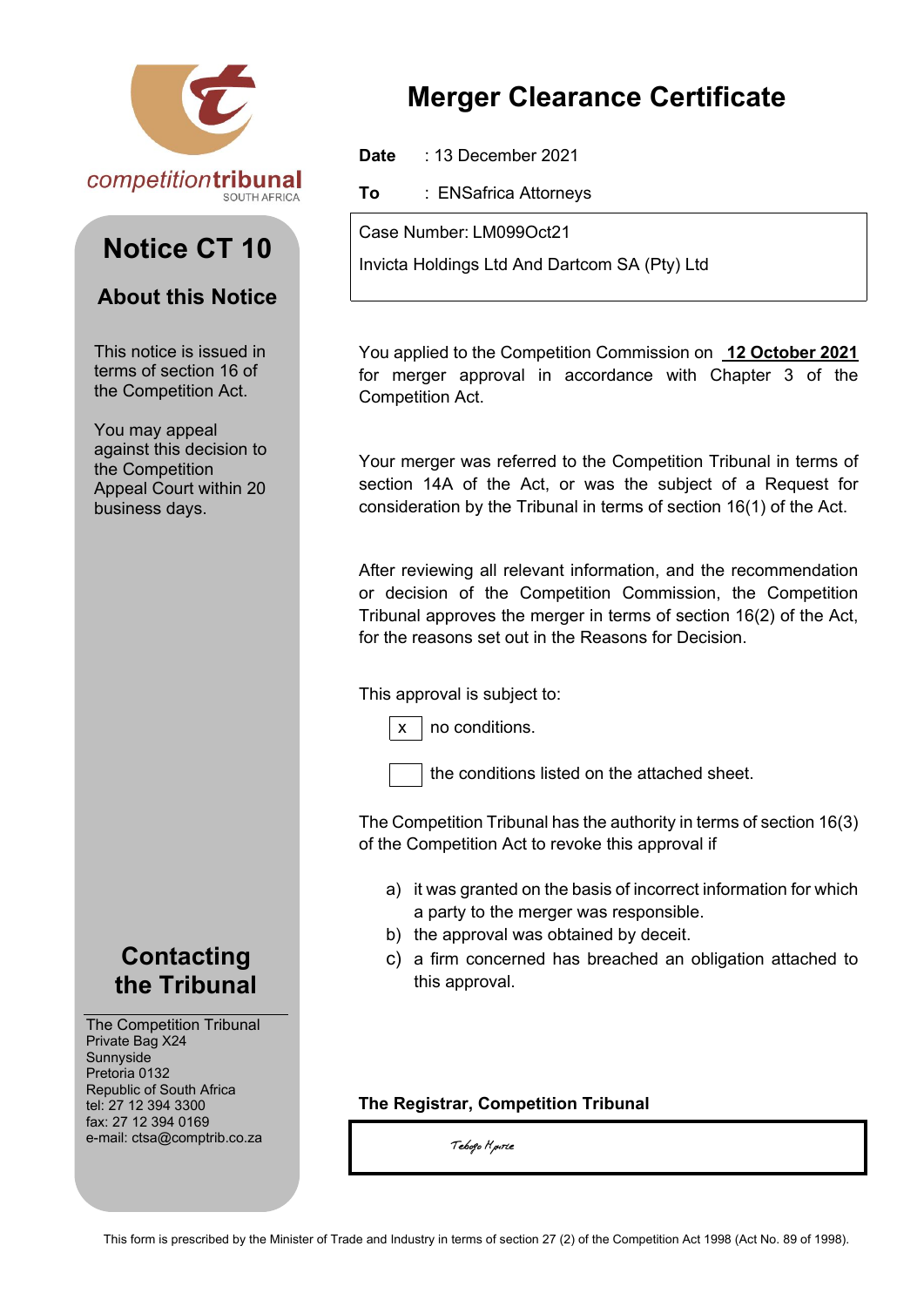

### **COMPETITION TRIBUNAL OF SOUTH AFRICA**

**Case no: LM099Oct21**

**Invicta Holdings Limited** (Primary Acquiring Firm)

and

**Dartcom SA (Pty) Ltd** (Primary Target Firm)

### **REASONS FOR DECISION**

- [1] On 13 December 2021, the Competition Tribunal unconditionally approved a large merger between the Invicta Holdings Limited ("Invicta") and Dartcom SA (Pty) Ltd ("Dartcom").
- [2] In terms of this transaction, Invicta Holdings intends to acquire as one indivisible transaction:
	- a. of the entire issued share capital of Dartcom from Tuludi; and
	- b. All of the shares in and claims against Kgalauwane 2 (Pty) Ltd ("Kgalauwane 2") which are held by Kgalauwane Properties.
- [3] Dartcom and Kgalauwane 2, are both ultimately controlled by the prior to the transaction.
- [4] Pursuant to the implementation of the transaction, Invicta Holdings will acquire sole control over Dartcom and Kgalauwane 2.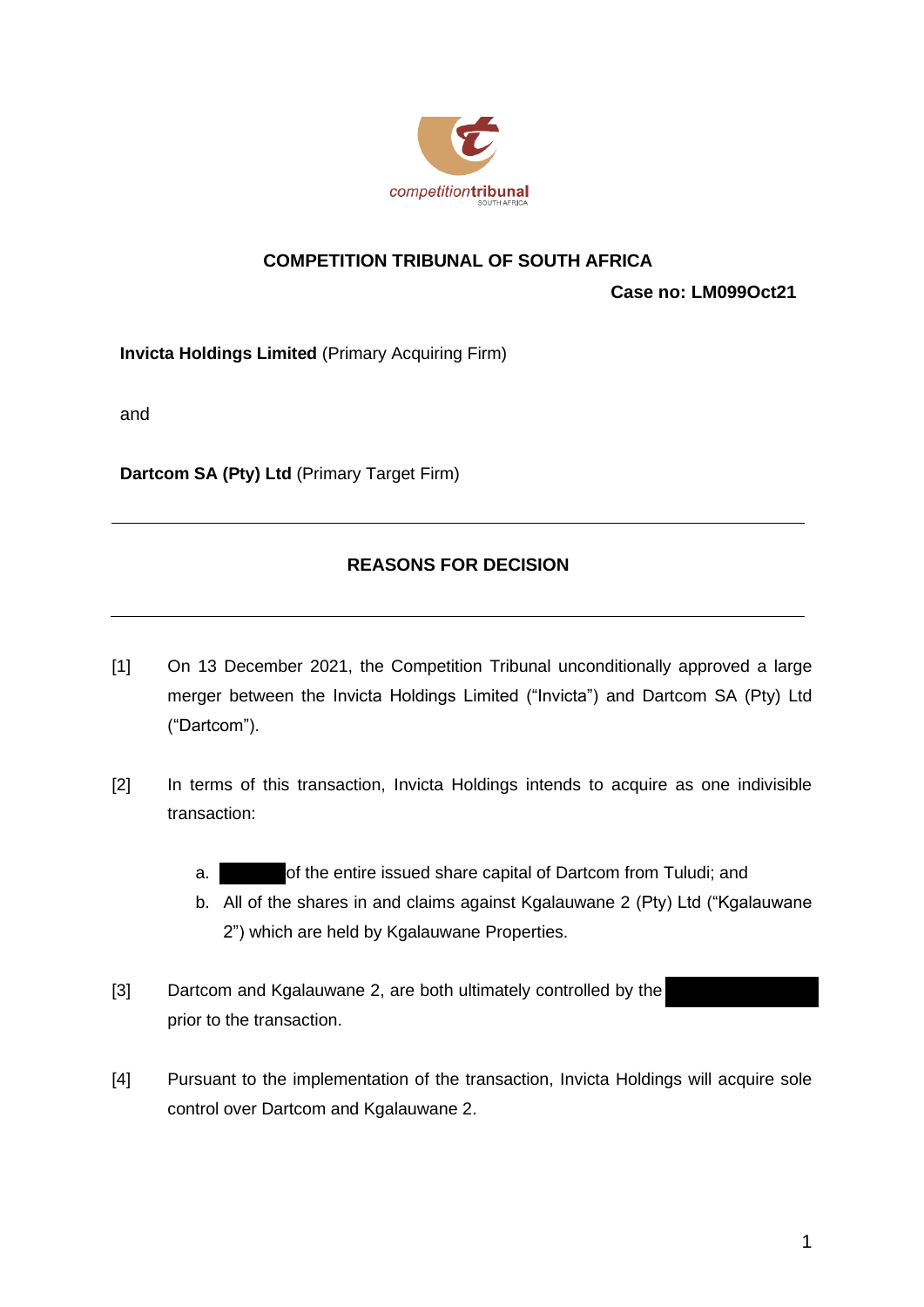- [5] The Competition Commission ("the Commission") did not find any horizontal overlaps between the activities of the merging parties as Invicta does not sell any products or render any services that are functionally substitutable with those offered by Dartcom and Kgalauwane 2.
- [6] Furthermore, the Commission found no vertical relationship between the activities of the merging parties.
- [7] Therefore, the Commission found that the proposed transaction is unlikely to substantially prevent or lessen competition in any of the relevant markets.
- [8] The transaction does not have any adverse effect on employment.
- [9] As a direct result of the proposed transaction, the BBBEE shareholdings in Dartcom will decrease and Dartcom will move from being a level **BBBEE** contributor to being a level **BBBEE** contributor.
- [10] However, the merging parties indicate that as part of the purchase price for the acquisition of share in Dartcom, Tuludi will gain a shareholding in Invicta. Thus, the proposed merger will allow a Historically Disadvantaged Firm, Tuludi (indirectly the to diversify its equity stake in Dartcom through its shareholding in Invicta.
- [11] The Commission also notes the BBBEE Shareholders of Dartcom (Tuludi) will now have a shareholding in a bigger firm with a higher total revenue as opposed to the lower total revenue of Dartcom.
- [12] With respect to a greater spread of ownership, the merging parties indicate that since the proposed transaction will result in Dartcom forming part of the broader Invicta Group, the merger will enable the employees of the Dartcom to participate as beneficiaries of the Humulani Employee Incentive Trust.
- [13] In addition to above, the parties submitted that the employees of Dartcom will benefit from Invicta Holding's SETA accredited training initiatives with online and practical courses and qualifications on offer for free of charge and also the Dartcom's employees will benefit from Invicta Holdings mentorship programmes where employees are mentored to ensure they reach their full potential in the workplace.